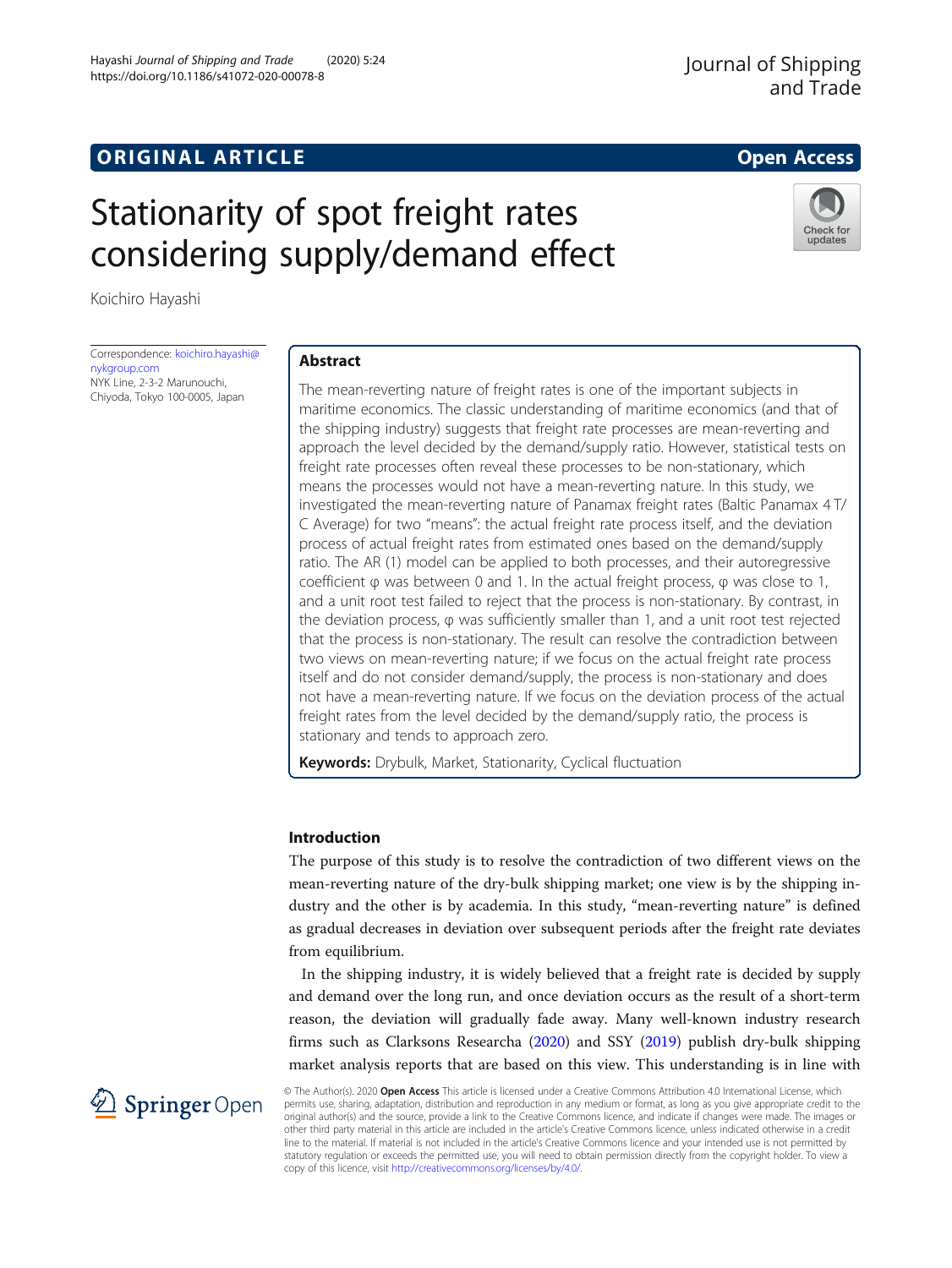the classic understanding of maritime economics which appeared on standard textbooks such as Stopford ([2009\)](#page-8-0) or Karakitsos and Varnavides ([2014\)](#page-8-0).

On the other hand, academia has had a different view since a new time-series analysis concept founded by Granger and Newbold ([1974\)](#page-8-0) was introduced to maritime economics in the late 1990s. One of the key concepts of the new time-series analysis is stationarity. In a non-stationary time-series process, a deviation that occurs at a certain time does not fade away in subsequent periods but rather accumulates. Because a regression analysis between two non-stationary time-series process produces an incorrect result called a 'spurious regression,' many past studies were reviewed to examine whether time-series used in these studies were non-stationary. This review was applied to the dry-bulk shipping market by Veenstra and Franses [\(1997](#page-8-0)) and other researchers. Many of these studies concluded that freight rate time-series processes are non-stationary.

For a long time, both the shipping industry and academia have had little motivation to resolve this contradiction.

The reason in academia is that it lacked the expertise to analyze supply and demand for newly introduced dry-bulk shipping market indicators. In the late 1990s, when the new time-series analysis method was introduced to maritime economics, the Baltic Exchange began publishing dry-bulk market indicators by ship type and high frequency (Baltic Exchange, [2020](#page-8-0)). Because of the prevalence of these indices in the industry, academic studies started to adopt them. However, supply and demand data required for analysis of these specific ship types and frequencies differ from those used in past studies. Therefore, academic researchers faced difficulty to analyze supply and demand.

The reason industry lacked the motivation to resolve the contradiction is that industry had lost its confidence in a statistical approach and thus given it less attention. Early in the twenty-first century, the dry-bulk shipping market was extremely volatile because of the shipping boom and bust. People in industry had thus become very skeptical about whether statistical approaches could explain the markets.

However, in recent years the industry recovered its confidence in statistical approaches and can no longer afford to leave this problem unresolved for two reasons. One reason concerns the concept. As mentioned above, the shipping industry relies on the concept that a freight rate is determined by supply and demand over the long run. The view that a deviation in freight rate does not fade in subsequent periods erodes industry confidence in statistical approaches. The other reason concerns analysis technique. Regression analysis is widely used within the industry. If a time-series process is used in the analysis, regression analysis cannot be applied to the process because of 'spurious regression'.

The author attempted to combine his knowledge as an industry expert with academic methods to resolve this issue. More specifically, the author selected supply and demand data corresponding to the Baltic Exchange index to calculate the demand/supply ratio. Time-series analyses on (1) theoretical freight rates determined by the demand/supply ratio and (2) actual freight rates were then conducted. If an actual freight rate timeseries process is non-stationary but a deviation time-series process of theoretical freight rates from actual ones is stationary, we can say that a contradiction between industry and academia is resolved. This study requires industry knowledge of the dry-bulk shipping market, especially concerning what supply and demand data should be employed.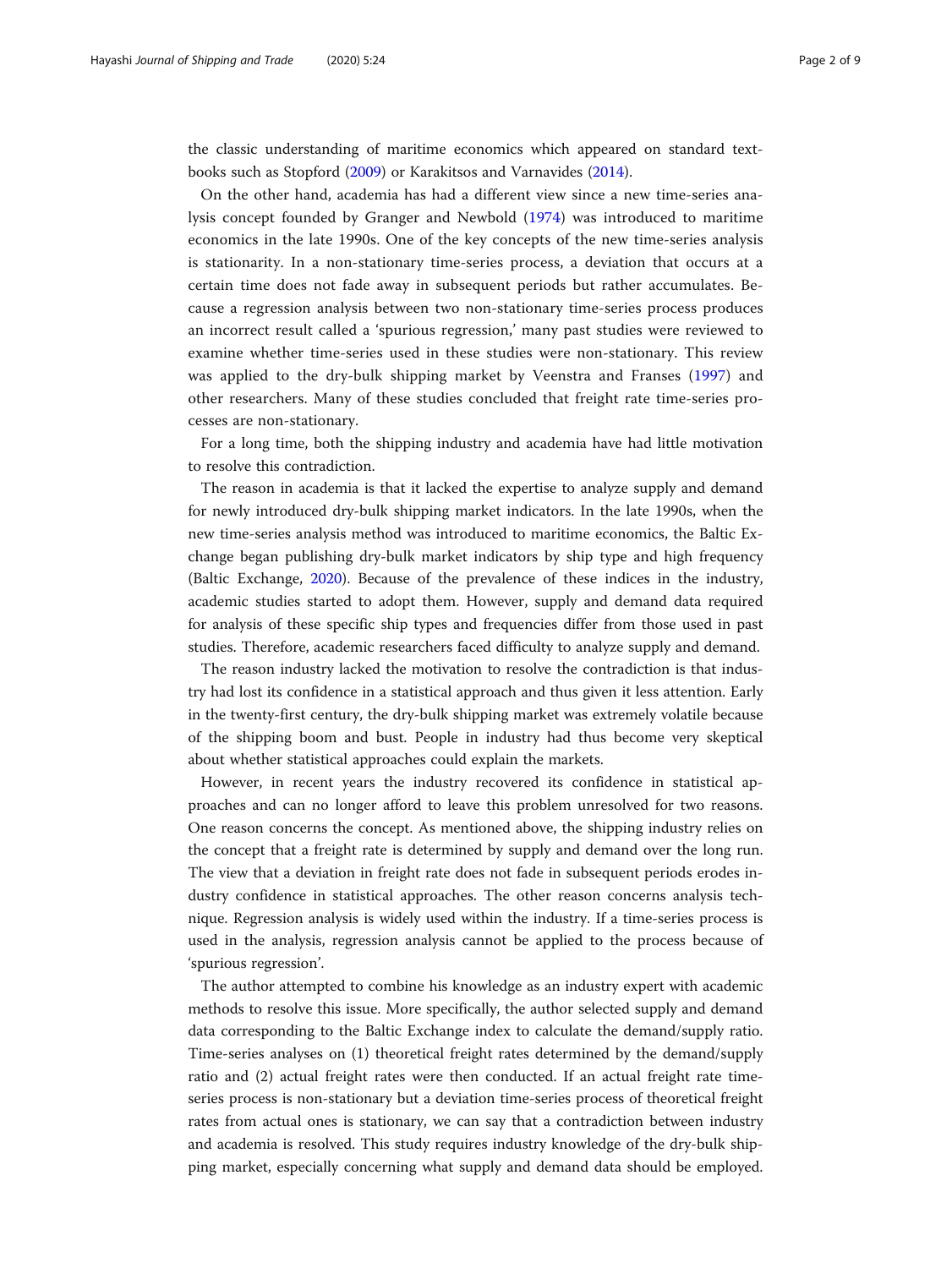The author has been working for 10 years as a chief analyst of dry-bulk shipping at a Japanese shipping company, and an annual report (NYK [2019\)](#page-8-0) edited by the author is regarded as one of the authorized sources of dry-bulk supply and demand fundamentals in Japan. Therefore, the author believes his industry knowledge can contribute to academia.

The reminder of this paper is structured as follows. Section 2 introduces the preceding studies. Section 3 presents the approach and data profile. Section 4 presents the result of the statistical analysis. The final section concludes this paper.

### Literature survey

This study conducted literature surveys in three areas: 1) survey papers on studies about the dry-bulk shipping market, 2) studies to explain the reason of non-stationarity in freight rate time-series, and 3) recent studies employing demand and supply information other than traditional ones (i.e., cargo volumes and fleet capacity). Survey papers of 1) are required to confirm whether the understanding of this study about the past research history is correct. Studies of 2) are required to confirm whether the research question of this study has not been taken up in past studies. And studies of 3) are required to validate whether the research question of this paper has value in the current academic context.

As for survey papers on studies about the dry-bulk shipping market, Goulielmos has published a series of survey papers. Goulielmos ([2019](#page-8-0)) covers studies from 1934 to 1996. This paper categorizes major studies in the target period into four groups: Dutch Center, Zannetos and colleagues, Norwegian Center, and English Center. All groups regarded demand and supply effects on the freight rate as an important subject. Goulielmos [\(2018a](#page-8-0)) covers studies from 1996 to 2005, when the new time-series analysis technique was introduced to maritime economics. This paper explains that during that period many past studies are identified as inappropriate because they relied on spurious regressions. Also, the paper analyzed the results of 36 important studies. Many of those studies resulted that a freight rate time-series process is non-stationary. Goulielmos ([2018b\)](#page-8-0) covers around 60 studies from 2006 to 2016. This paper reveals that the relationship between freight rate and demand/supply is not a major research subject in this period. Instead, the major research subjects are the volatility of the freight rate process and the relationship among multiple freight rate processes (e.g., different vessel sizes or futures). Glen ([2006\)](#page-8-0) is another survey paper about the impact of the introduction of the new time-series analysis technique on maritime economics. According to this paper, some major changes happened after the introduction of the technique. First, more detailed (on specific vessel sizes) and highly frequent freight rate processes are used in studies. Second, volatility became a more important subject than the freight rate itself. Third, the relationship between multiple freight rate processes (e.g., different vessel sizes or futures) are major research subjects other than the relationship between freight rate and demand/supply. These survey papers support the understanding of this study.

As for the studies to explain the reason for non-stationarity in freight rate timeseries, only a few papers exist and none of them used demand and supply data as an explanation. Tvedt ([2003](#page-8-0)) paid attention to the exchange rate between the U.S. dollar and Japanese yen and concluded that the freight rate process expressed in U.S. dollars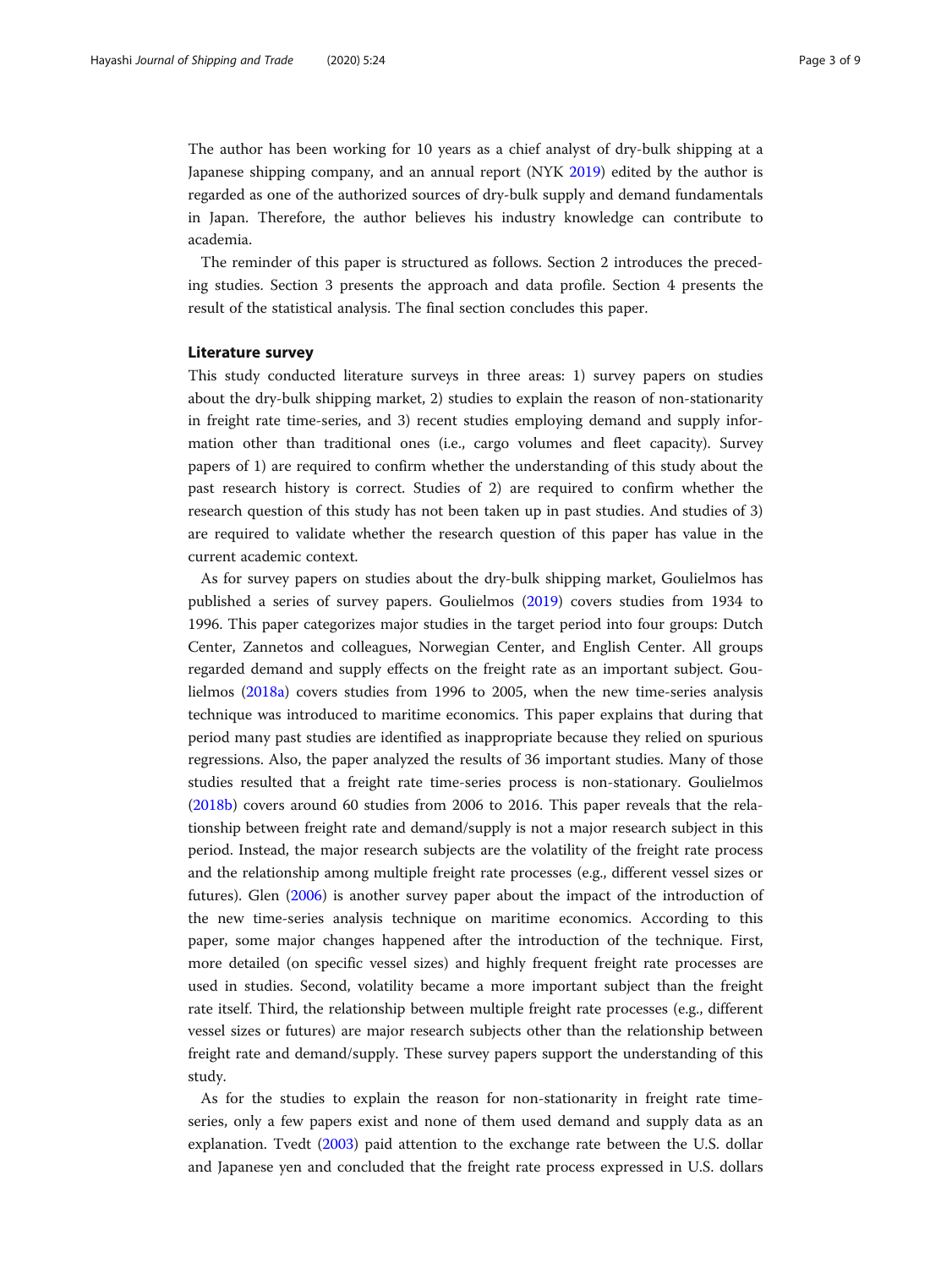is non-stationary but that expressed in Japanese yen is stationary. Adland and Cullinane ([2006](#page-8-0)) and Koekebakker et al. [\(2006\)](#page-8-0) focused on the market situation and concluded that the freight rate process is stationary only in extreme markets (e.g., very high or very low) and during other periods it is non-stationary. These results suggested that the approach of this study to use demand and supply data for the explanation of nonstationarity has originality.

As for recent studies employing demand and supply information other than traditional ones, studies using AIS data are emerging. AIS, an abbreviation for Automatic Identification System, is a system to send, receive and share information related to ship movement. This information includes current position, speed and direction of travel, and a variety of supplementary data. Use of AIS was mandated by the IMO in 2002 for all ships of 300 gross tonnage and upwards engaged on international voyages (IMO, [2020](#page-8-0)). Although AIS was originally introduced for the safety of navigation, some studies have begun to use AIS data as a demand/supply indicator because AIS data contains the laden/ballast (empty) indicator. One of these studies is Adland et al. ([2017](#page-8-0)), which uses AIS data to estimate trade volume of crude oil tankers. At the moment, these new studies do not negate the value of studies that use a traditional demand/supply indicator. There are two reasons. First, these new studies have only just started, and not many research topics have been uncovered, including stationarity. Second, AIS data before 2015 has not been captured and is not available for analysis.

## Methodology

This study assumes the below model to investigate the relationship among freight rate, supply and demand, and their deviation:

Actual freight rates (a) = Estimated freight rates based on demand/supply (b) + Deviation (c).

The below steps are then taken.

- Obtain the formula to derive estimate freight rates from demand and supply
- Calculate estimated freight rates and their deviation from actual ones
- Examine the statistical characteristics of each time-series

As for the freight rates, target shipping market, the target period, and the market indicator for the market should be decided. This study focuses on the market of Panamax size bulkers. This is because the Panamax market is the most liquid and competitive market among all vessel sizes (Capesize, Panamax, Handysize and Handymax). The Handymax and Handysize markets are divided into commodities and therefore are less liquid than markets of larger vessels. On the other hand, the Capesize market depends almost solely on iron ore trades, especially between Australia/Brazil and China. Also, a few big mining companies hold large trading shares and therefore have a strong influence on the market. The Panamax market has two major cargoes (i.e., coal and grain), and their markets are integrated. Also, there are no players holding a dominant share, such as in iron ore. The examined period begins from February 2009, when the market disturbance caused by the financial crisis concludes, and ends in May 2017. The market indicator used in this study is the logarithmic Baltic Panamax  $4 T/C$  to express the exponential relationship between freight rates and the demand/supply ratio.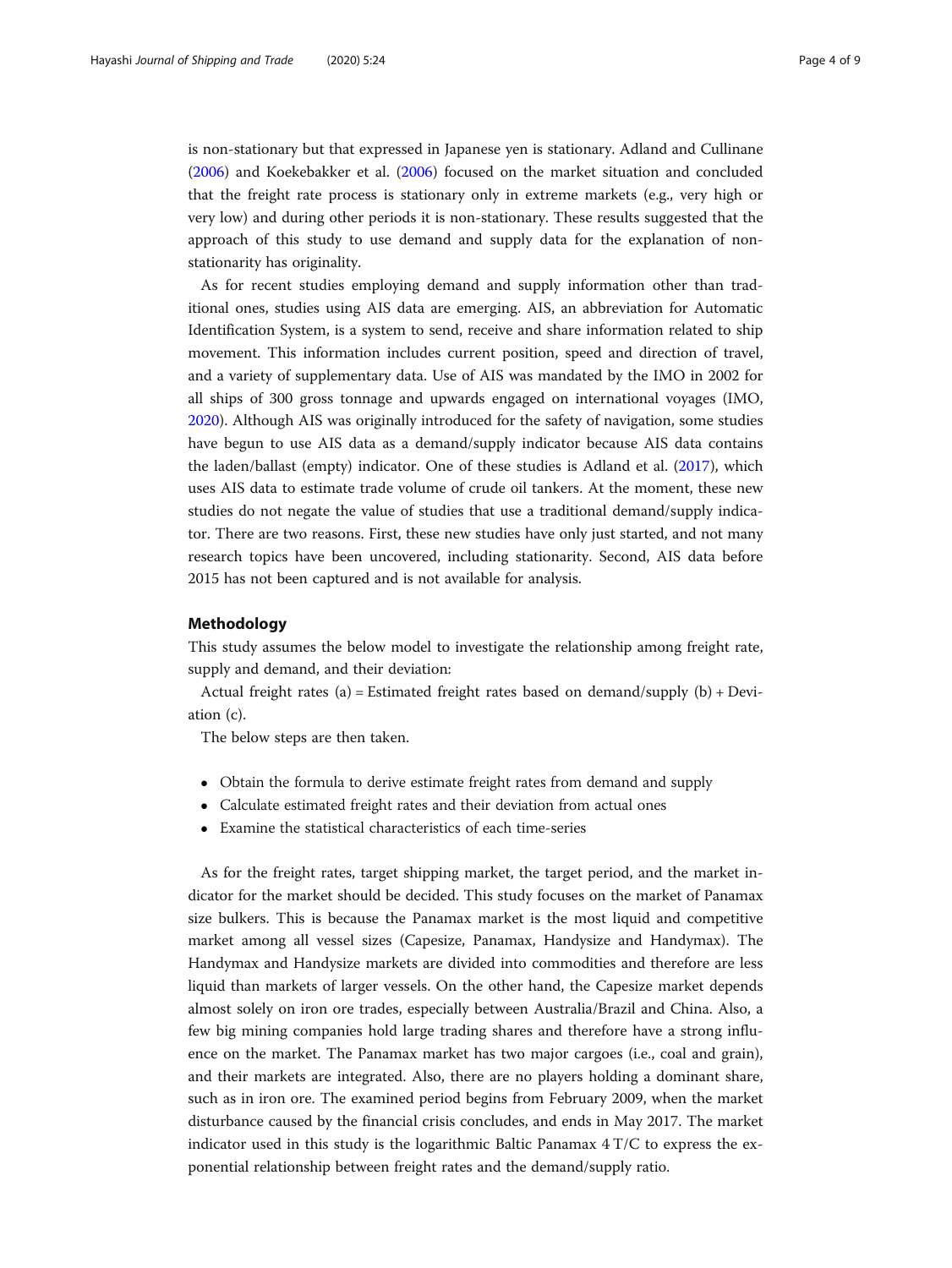As for the demand and supply data, this study employs the fleet capacity of Panamax vessels as the supply indicator and export cargo volumes as the demand indicator. As for fleet capacity, some shipping information vendors publish monthly statistics. This study employed the data of Clarksons Research. This is because Clarksons Research is widely recognized as the most reliable information vender in the dry-bulk shipping market. Its data can be downloaded from its online database "Shipping Intelligent Network" (Clarksons Research [2019](#page-8-0)). The field name is "Fleet Development (in DWT)." Fleet capacity can be affected by other factors, such as the average speed of vessels or non-operational periods of vessels (caused by drydock, lay-up, and congestion). These factors are not used in this study. The main reason is that they are difficult to obtain over the target period. Also, the author concludes that in the target period these factors have changed only gradually and do not heavily affect short-term deviation. As for export cargo volumes, the study used the combined export volumes of major export countries of Panamax cargoes. The list is shown in Table 1. This list can be considered to be adequate because shipments from minor export countries are usually arranged off-market and do not affect the shipping market. Some information venders provide a customs-statistics download service. This study employs IHS's online database "Global Trade Atlas" (IHS Markit, [2019\)](#page-8-0). The transport distance of each cargo can affect vessel demand (in ton-mile), but this factor is not included in this study. As with fleet capacity, these are difficult to obtain over the target period and are considered to have changed only gradually and do not heavily affect short-term deviation.

Based on the above freight rates, supply and demand, this study assumes simple linear regression between freight rates and the demand/supply ratio as below.

Estimated freight rate (b) =  $\alpha \times$  (demand/supply ratio) +  $\beta$ .

In this study, the mean-reverting nature is determined by stationarity. The following four steps are used to determine whether a time-series process is stationary or not. The first step is to illustrate the movement of values in a time-series and try to identify whether there are any anomalies such as unnatural regularity or change of movement over the period. The second step is to test stationarity with a statistical method. This study employs the Augmented Dickey-Fuller test. The Augmented Dickey-Fuller test was developed by Said and Dickey ([1984](#page-8-0)) as an expansion of the Dickey-Fuller test (Dickey and Fuller [1979\)](#page-8-0) and is widely used in statistics and econometrics as a method for testing stationarity. The third step is to apply the AR (1) model to time-series processes to identify the strength of the mean-reverting nature. An AR (1) process can be expressed as below:

 $R_t = \phi \times R_{t-1} + \mu + \varepsilon_t$ 

| Commodity   | <b>Export Countries</b><br>USA, Australia and Canada |  |  |
|-------------|------------------------------------------------------|--|--|
| Coking Coal |                                                      |  |  |
| Steam Coal  | Australia, South Africa and Indonesia                |  |  |
| Wheat       | USA, Canada, Russia and Australia                    |  |  |
| Corn        | USA, Argentina, Ukraine and Brazil                   |  |  |
| Soybeans    | USA, Brazil and Argentina                            |  |  |

|  |  |  |  | <b>Table 1</b> Major export countries of Panamax cargoes |  |  |  |
|--|--|--|--|----------------------------------------------------------|--|--|--|
|--|--|--|--|----------------------------------------------------------|--|--|--|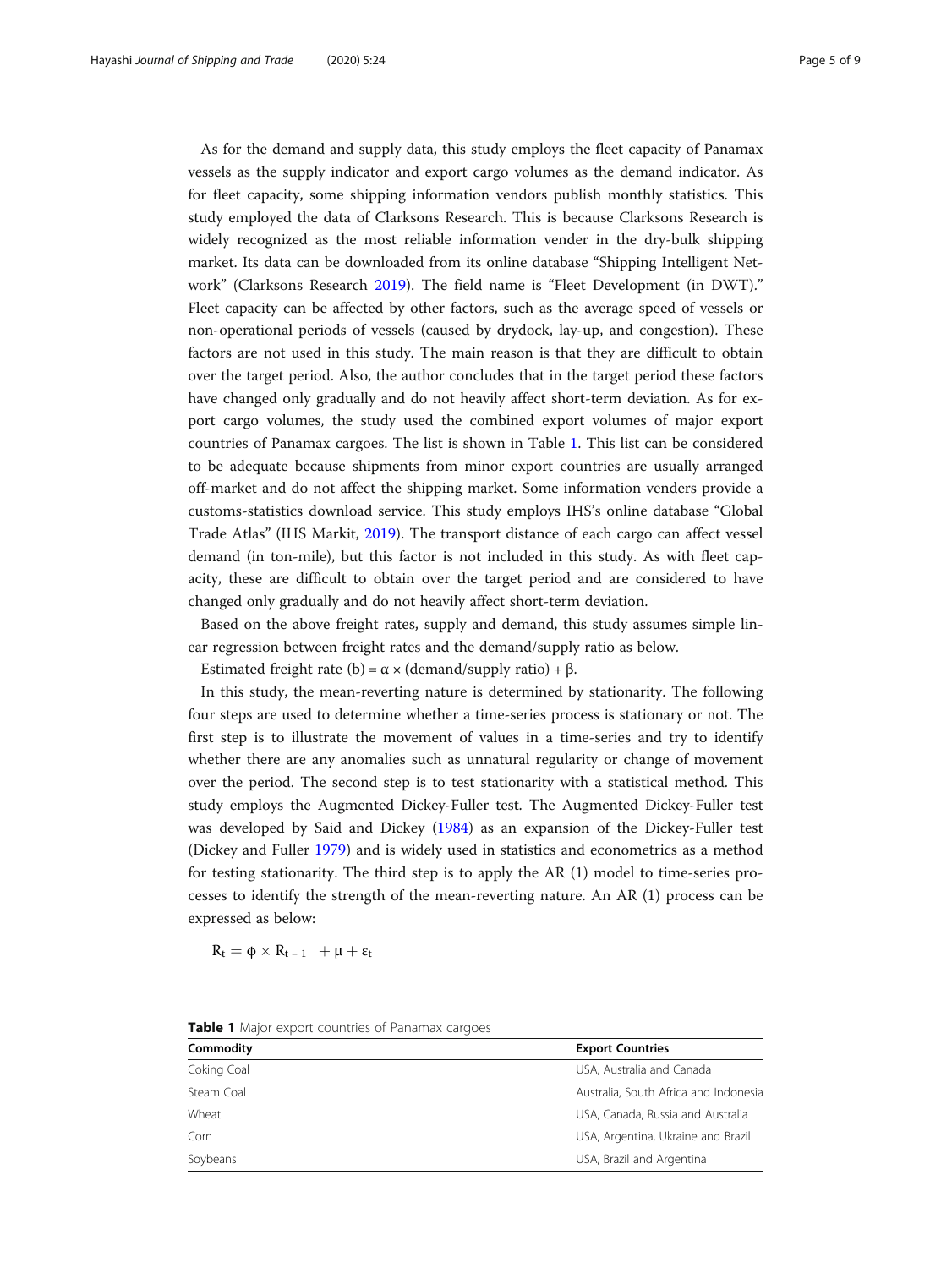Where R<sub>t</sub> is a value of period t, μ is constant and  $\varepsilon_t$  is white noise. If  $\phi$  is 1, the effect of the value of this period never fades away and the process is non-stationary. If  $\phi$  is 0, the value of this period does not affect the value of the next period at all. The fourth step is to test autocorrelation and autocovariance of residual  $\varepsilon_t$  for each time-series process. If autocorrelation or autocovariance exists, it means that there are hidden structures that are not represented by the AR (1) model, and therefore applying the model is not appropriate. This study employs the Ljung-Box test to identify autocorrelation and autocovariance. The Ljung-Box test was developed by Ljung and Box ([1978](#page-8-0)) and is widely used in statistics and econometrics as a method for testing the existence of autocorrelation and autocovariance.

## Analysis result

First, the obtained parameter  $\alpha$  and  $\beta$  by simple regressions are 0.0902 and 2.2007, respectively. e.g.,

Estimated freight rate =  $0.0902 \times$  (demand/supply ratio) + 2.2007

Figure 1. is a visual comparison of actual and estimated freight rates calculated by the above parameters. (The left axis scale is the logarithmic value of freight rates in USD/ day.) Fig. [2.](#page-6-0) is an illustration showing the deviation of estimated freight rates from actual ones. (The left axis scale is the difference of the logarithmic value of actual and estimate freight rates in USD/day.) In both graphs, there are no anomalies such as unnatural regularity or change of movement over the period. As a result, these time-series processes are suitable for statistical analysis. Figure 1. shows that actual and estimate freight rates are almost moving together, including their peak and bottom values and timings. Figure [2](#page-6-0). seems to illustrate a cyclical fluctuation with a length of 3 to 4 years. This cyclical fluctuation may be caused by the time lag between order and delivery of vessels, as discussed in Hayashi ([2019](#page-8-0)). However, the fluctuation is small, and autocorrelation (in the later step) is not observed in actual freight rates and deviation. Therefore, the author decided not to include this cyclical fluctuation in this study.

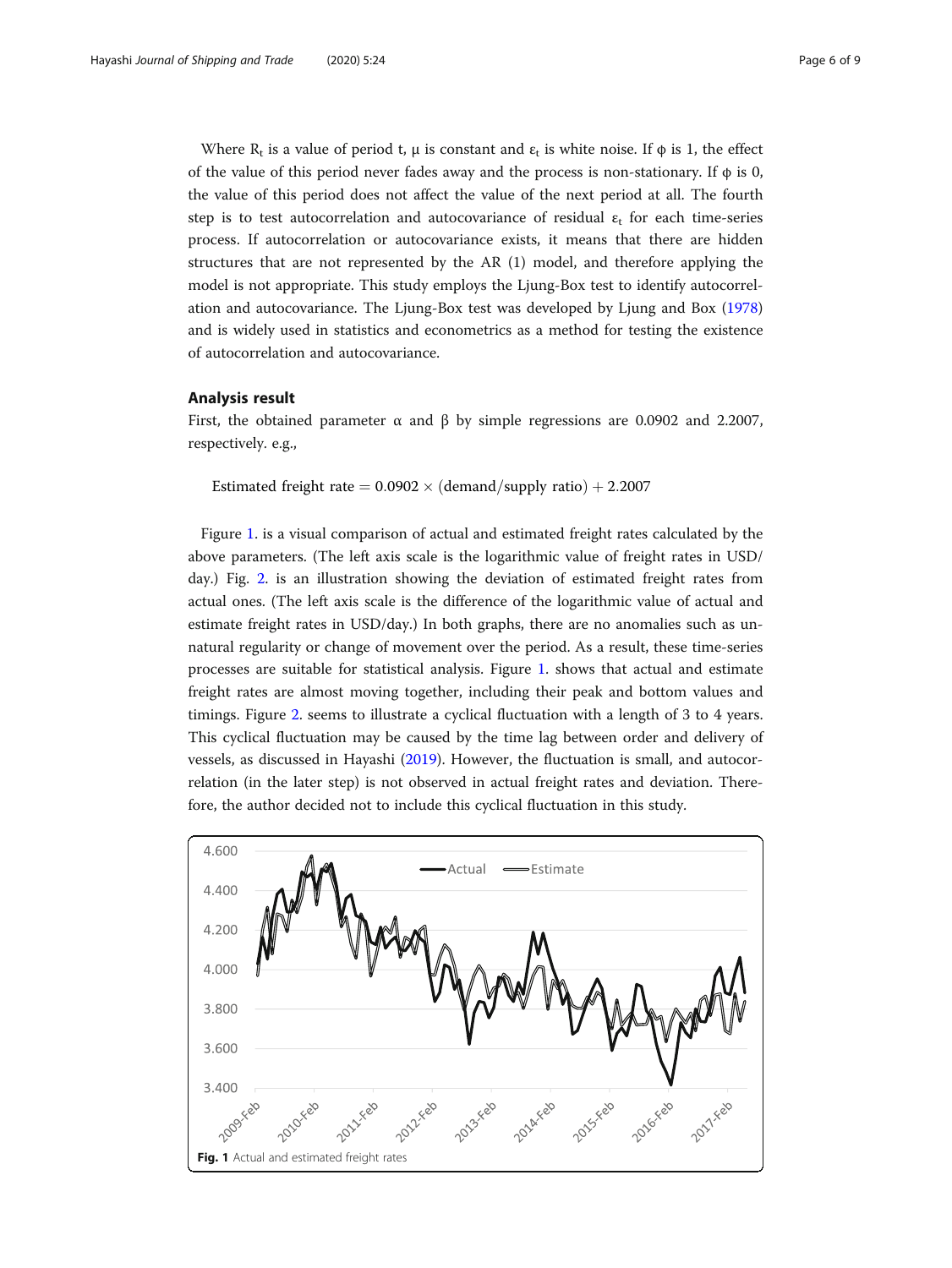<span id="page-6-0"></span>

Given the above estimation, descriptive statistics for the time series are calculated in Table 2. The value of freight rates in Table 2. is the logarithmic value of original freight rates in USD/day.

Augmented Dickey-Fuller tests are then applied to these three time-series processes to examine stationarity. The lag length is selected by Schwarz Bayesian information criterion. The results are in Table [3.](#page-7-0) These results failed to reject the non-stationarity at 10% level of significance and therefore do not support the stationarity of the actual and estimated freight rates. On the other hand, the result for the deviation process rejected the non-stationarity at 5% level of significance. This result means that both the actual and estimated freight rate processes are non-stationary, while their deviation is stationary. These results mean that actual and estimated freight rates are cointegrated.

To investigate the detailed characteristics of the mean-reverting nature, we applied the AR (1) model to these processes. The parameters of these models are in Table [4](#page-7-0). Also, we tested autocorrelation and autocovariance of residual  $\varepsilon_t$ . Tests for all three residuals rejected the presence of autocorrelation and autocovariance at 5% level of significance. This result means  $\varepsilon_t$  of both actual freight rates can be regarded as white noise. Therefore, fitting the AR (1) model for these three time-series processes is valid. Comparing the values of φ, which shows a power of mean-reverting, φ of actual freight rates is greater than 0.9, but  $\phi$  of deviation is about 0.5. Therefore, we can confirm that the deviation has a mean-reverting nature, but a mean-reverting nature for the actual freight rates is far less significant and therefore statistically rejected.

| <b>Table 2</b> Descriptive statistics for actual and estimated freight rates |  |  |  |
|------------------------------------------------------------------------------|--|--|--|
|------------------------------------------------------------------------------|--|--|--|

|                        | <b>Actual Freight Rates</b> | <b>Estimated Freight Rates</b> | <b>Deviation</b> |
|------------------------|-----------------------------|--------------------------------|------------------|
| Number of observations | 100                         | 100                            | 100              |
| Mean                   | 3.9898                      | 3.9898                         | 0.0000           |
| Maximum                | 4.5390                      | 4.5779                         | 0.3251           |
| Minimum                | 3.4150                      | 3.6344                         | $-0.3203$        |
| Std. Deviation         | 0.2602                      | 0.2265                         | 0.1280           |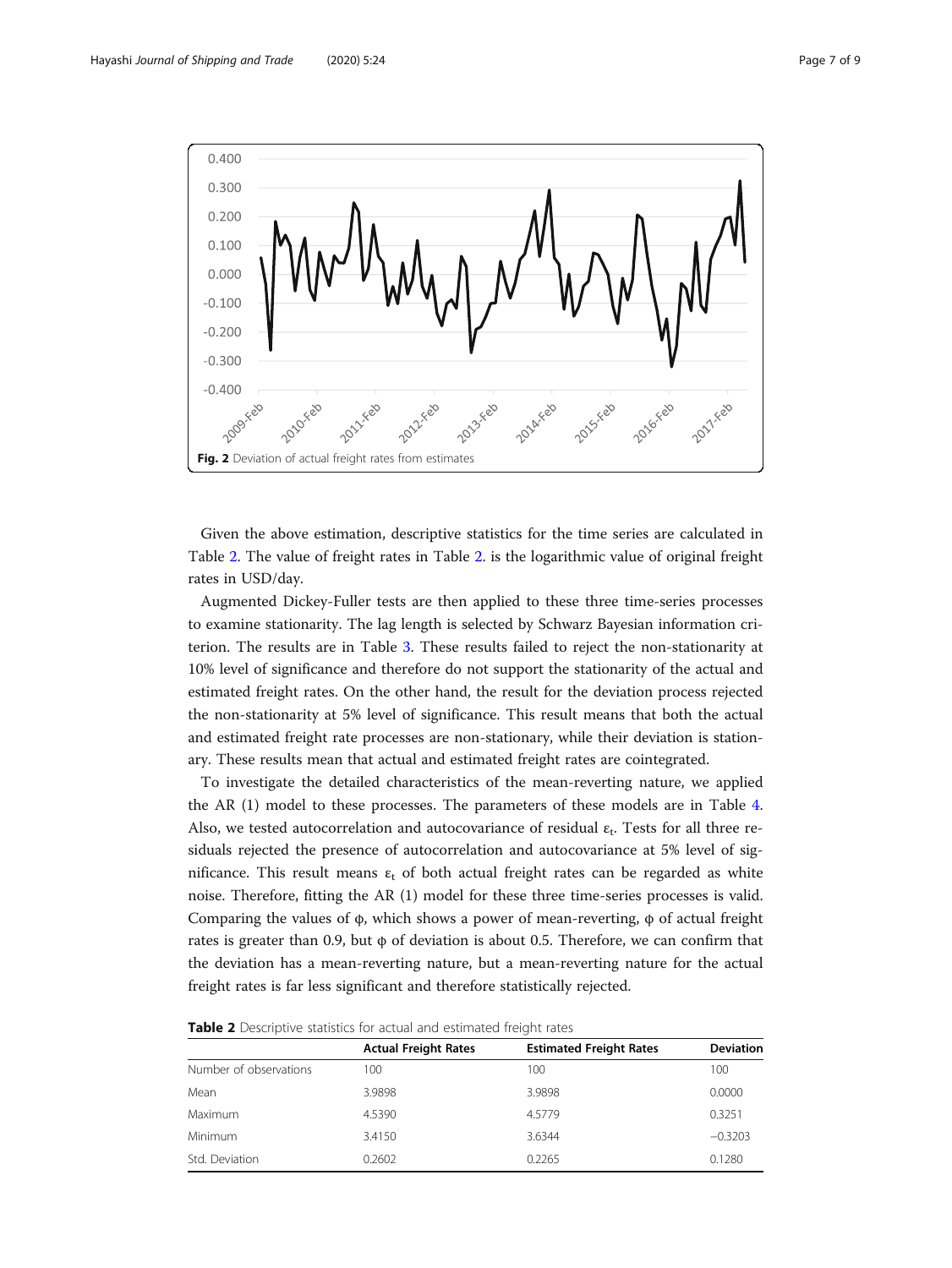| Value    | Lags           |
|----------|----------------|
| $-2.496$ | $\overline{4}$ |
| $-2.303$ | $\overline{4}$ |
| $-3.723$ | 4              |
| $-4.052$ |                |
| $-3.452$ |                |
| $-3.153$ |                |
|          |                |

<span id="page-7-0"></span>Table 3 Results of Augmented Dickey-Fuller tests

## Conclusion and further discussion

This study examined the stationarity and mean-reverting nature of freight rates. These issues are important for maritime economics and have been discussed for a long time. The outcome is that the freight rate process itself is non-stationary and therefore not mean-reverting, while the deviation process of freight rates from estimation by the demand/supply ratio is stationary and mean-reverting. This outcome is meaningful because it can integrate two inconsistent views on freight rates. As mentioned in Section 1, whether a freight rate is stationary or not has great significance in the industry. For example, if the market falls sharply in the short term, the effect remains perpetually if the process is non-stationary, but it will fade away if the process is stationary. The result of this study will help industry analysts to build a model to handle market fluctuation properly.

In future studies, other frequencies (especially frequencies shorter than those in this study) should be examined to determine whether they would produce the same outcome. Because of the spread of AIS data in recent years, some supply and demand information, such as laden/ballast ratio, can be obtained almost in real-time and with higher frequency. Comparing the outcome of such future studies with this study may provide not only the difference between frequencies but also the difference in characteristics of supply and demand information between AIS data and traditional methods (trade volume and fleet capacity).

It is also important to extend the analysis to markets of other ship sizes and types, and other time periods. As described above, the Panamax market is the most liquid and competitive market. Therefore, markets of other sizes and types may indicate different characteristics. Also, the tanker market is a good candidate to apply this model for better market analysis. Dry-bulk and tanker markets have very similar market structure. As for time period, the period examined in this study is when the dry-bulk market was stable and the relationship between freight rates and the demand/supply ratio was consistent. By including the change of the relationship between freight rates and the demand/supply ratio, it will be possible to examine longer time periods containing structural market changes.

| <b>Table 4</b> Parameters of AR (1) models |  |  |  |  |
|--------------------------------------------|--|--|--|--|
|--------------------------------------------|--|--|--|--|

|                              | <b>Actual Freight Rates</b> | <b>Estimated Freight Rates</b> | <b>Deviation</b> |
|------------------------------|-----------------------------|--------------------------------|------------------|
| Autoregression coefficient φ | 0.9258                      | 0.8849                         | 0.5187           |
| Intercept µ                  | 3.6937                      | 3.5305                         | 0.0000           |
| Variance of innovation o2    | 0.0098                      | 0.0113                         | 0.0121           |